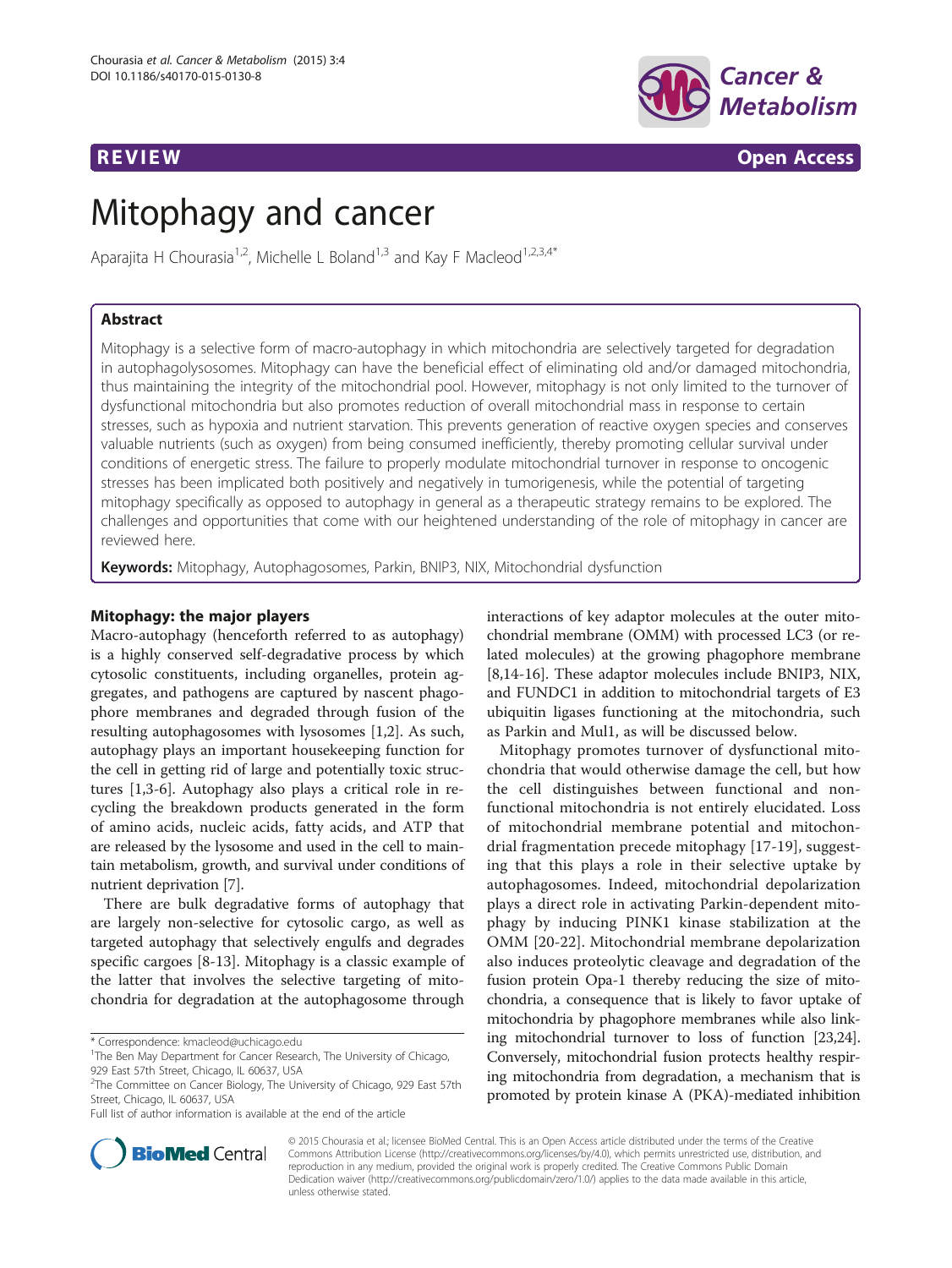of the fission protein Drp-1 in response to nutrient deprivation, for example [[18,19](#page-8-0)].

The accumulation of dysfunctional mitochondria with time contributes to the aging process likely due to accumulation of reactive oxygen species (ROS)-induced mtDNA mutations in line with the 'free radical theory of aging' since mouse life span can be increased and age-related phenotypes can be ameliorated through over-expression of mitochondrial catalase [[25,26\]](#page-8-0). However, mitophagy also plays a key role in reducing mitochondrial mass in the acute response to certain stresses, such as hypoxia and nutrient deprivation [\[16,27](#page-8-0)-[29](#page-8-0)]. This involves the turnover of otherwise healthy mitochondria, but it is not clear to what extent healthy mitochondria are rendered dysfunctional by stress-induced signaling molecules and if this requires the active involvement of some or all of these signaling molecules in mitochondrial membrane depolarization and fragmentation of healthy mitochondria.

Dissection of the functions of some of the regulators and molecular adaptors involved in targeting mitochondria to the autophagosome has increased our understanding of how mitophagy is initiated and executed. The most extensively characterized of these mitophagy regulators are Parkin and Pink1, as well as BNIP3 and NIX that play distinct and non-overlapping activities to promote mitophagy [\[30](#page-8-0)-[32\]](#page-8-0). While this current cast of mitophagyspecific modulators is rather limited, it is clear that additional players (such as Mul1 and FUNDC1) are emerging and likely to be the focus of future studies. Here, we first review current knowledge of molecular regulators of mitophagy with recognized roles in tumorigenesis.

# Parkin and PINK1

The PARK2 (Parkin) and PARK6 (PINK1) gene products were originally identified as mutated in human Parkinson's disease (PD) and subsequently shown to function in concert to promote mitophagy, thus implicating dysfunctional mitochondria in the etiology of PD [\[15](#page-8-0)]. PARK2 (Parkin) maps to a common fragile site at human chromosome 6q25-q26 that is frequently deleted in ovarian, breast, bladder, lung, and other cancers [[33](#page-8-0),[34](#page-8-0)]. Consistent with a tumor suppressor function for Parkin, *parkin* null mice are susceptible to spontaneous liver tumors [\[35\]](#page-8-0) that may be linked to functions of Parkin in lipid metabolism in the liver [\[36](#page-8-0)]. Parkin null mice are also sensitized to irradiation-induced lymphomagenesis [\[37\]](#page-8-0). Parkin expression increased oxidative metabolism and limited the Warburg effect downstream of the p53 tumor suppressor, most likely by enhancing mitochondrial integrity, possibly explaining the tumor suppressive activity of Parkin [[37](#page-8-0)]. As a component of the FBX4 Cullin-ring ligase complex, Parkin has also been shown to regulate levels of Cyclin D1, Cyclin E, and CDK4 in cancers [\[34](#page-8-0)], suggesting that in addition to its role in mitophagy, Parkin may

also elicit its tumor suppressor functions through inhibition of the cell cycle.

The localization of the Parkin E3 ubiquitin ligase to the mitochondria is regulated by the PINK1 (PTEN-induced putative kinase 1) serine/threonine kinase that undergoes voltage-dependent import leading to proteolysis at the inner mitochondrial membrane in healthy mitochondria but accumulates at the outer mitochondrial membrane in response to mitochondrial depolarization [[20](#page-8-0),[21,22,38\]](#page-8-0) (Figure [1](#page-2-0)). PINK1 phosphorylates Parkin directly but mutation of all serine and threonine residues in Parkin did not block its translocation to the mitochondria [[39\]](#page-8-0), and recent evidence shows that PINK1 phosphorylation of ubiquitin on serine 65 is required to recruit Parkin to mitochondria [[39,40](#page-8-0)]. A large number of mitochondrial proteins have been identified as Parkin substrates at the OMM, including Vdac1, Miro, and Mfn-2 [[15,41-43\]](#page-8-0), and indeed systematic identification of all Parkin substrates indicates that the mitochondrial proteome is markedly altered by Parkin activity [\[43](#page-8-0)]. Specific targets such as Mfn-2 are phosphorylated by PINK1 at the OMM, and Mfn-2 has been shown to selectively recruit Parkin to damaged mitochondria [\[44](#page-8-0)]. However, the wide range of mitochondrial substrates that are ubiquitinated and then phosphorylated by PINK1 suggests that Mfn-2 may be only one of many receptors for Parkin at the mitochondria [\[43,39\]](#page-8-0). Furthermore, targeting of mitochondrial substrates by Parkin is highly dynamic [[43](#page-8-0)] with the role of mitochondrial deubiquitinases such as USP30 in antagonizing Parkin-dependent mitophagy recently emerging [\[45](#page-8-0)] and suggesting that additional signaling inputs modulate Parkin's role in mitophagy in response to stress.

Once ubiquitinated by Parkin, some of these substrates (such as ubiquitinated Vdac1) create a docking site for the LC3 interacting proteins p62/SQSTM1 and NBR-1 [[46-48\]](#page-8-0), allowing for selective Parkin-dependent degradation of mitochondria at the autophagosome (Figure [1](#page-2-0)). Recruitment of Parkin to depolarized membranes is inhibited by the anti-apoptotic  $Bcl-X_L$ , Mcl-1, and  $Bcl-W$  proteins in a Beclin-independent manner, although not by Bcl-2 itself [\[32\]](#page-8-0). Inhibition of mitophagy by Bcl- $X_L$ , Mcl-1, and Bcl-W involved their direct interaction with Parkin, blocking the interaction of Parkin with PINK1 and thus preventing the Parkin-dependent ubiquitination of mitochondrial targets [\[32\]](#page-8-0). Conversely, the pro-apoptotic BH3 proteins Puma, Noxa, Bim, and Bad, but not the noncanonical BH3 proteins BNIP3, Nix, or Beclin1, all promoted Parkin translocation to mitochondria, possibly by reducing the interaction of Parkin with the aforementioned Bcl-2-related molecules [[32](#page-8-0)].

Alternative models to explain the role of Parkin in mitophagy have also been proposed in which Parkin acts much more indirectly. This speculation about how Parkin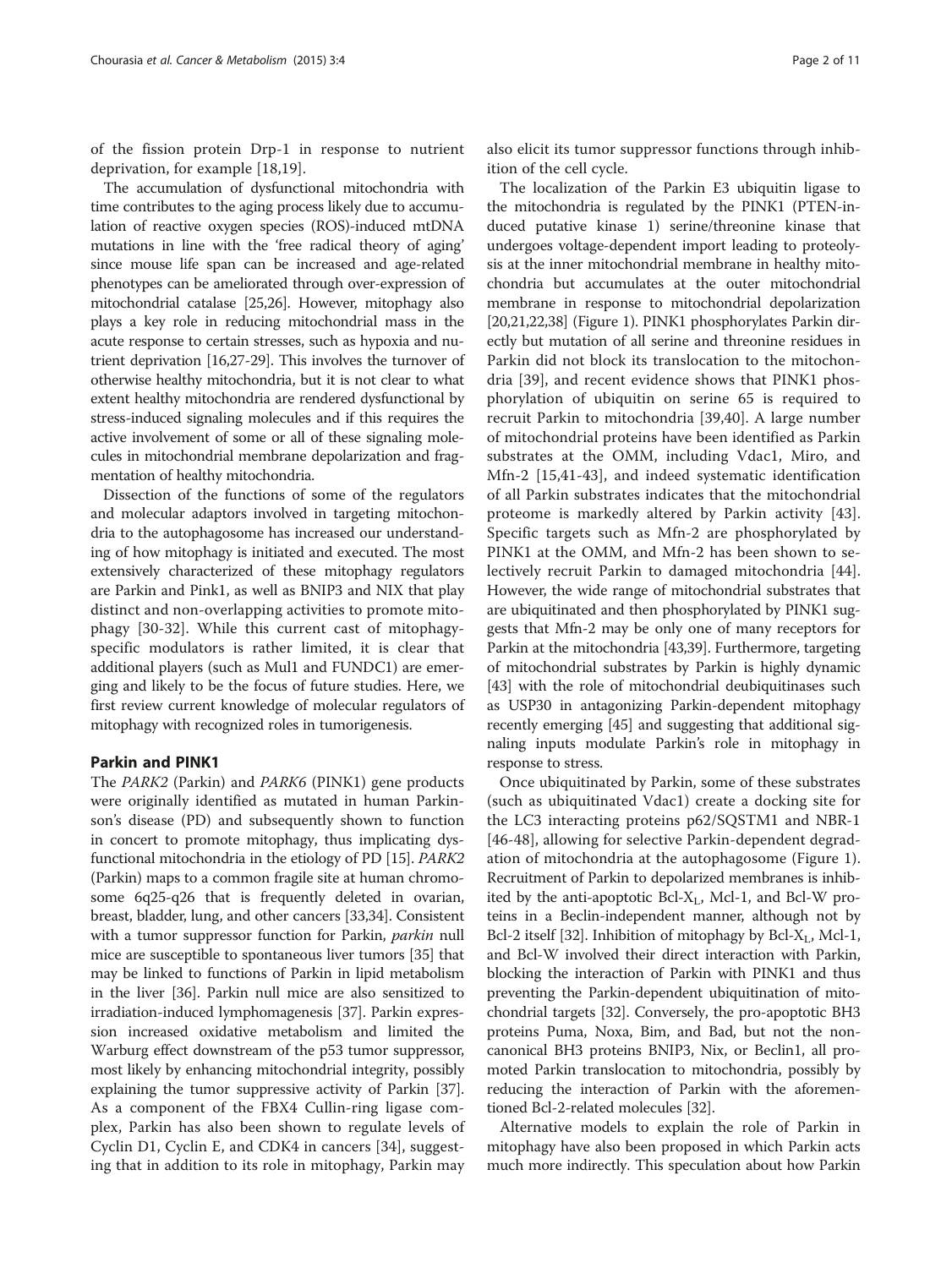<span id="page-2-0"></span>

promotes mitophagy has arisen due to the growing appreciation that no single Parkin substrate is essential for mitophagy [\[49](#page-8-0)] and that several Parkin substrates are degraded by the ubiquitin-proteasome system independent of autophagy [[42\]](#page-8-0). One particularly intriguing alternative explanation for the function of Parkin in mitophagy emerges from evidence that targeted proteasomal degradation of Parkin substrates imbalances the ratio of mitochondrial to nuclear encoded proteins at the mitochondria, resulting in the mitochondrial unfolded protein response ( $UPR^{mt}$ ) [\[50\]](#page-8-0). The  $UPR^{mt}$  renders mitochondria dysfunctional and activates stress signaling that can result in mitophagy [\[16](#page-8-0)]. Alternatively, Parkin may promote mitophagy indirectly by inhibiting fusion (as a result of Mfn-1/Mfn-2 degradation) or by promoting degradation of an unknown mitophagy inhibitor at the mitochondria [[15,42](#page-8-0)].

Regulation of mitochondrial transport along microtubules (MTs) is another key consequence of Parkin recruitment to mitochondria [\[22,49](#page-8-0)]. This is achieved through Parkin-mediated turnover of Miro, a protein that tethers MT-associated kinesin motor protein complexes to the OMM [\[41](#page-8-0)] and through Parkin-dependent recruitment of HDAC6 (a ubiquitin-binding protein deacetylase) that also promotes trafficking of mitochondria along MTs [\[46,51](#page-8-0)]. Clearly, regulation of mitochondrial trafficking by both Miro and HDAC6 is likely to be important for successful targeting of mitochondria to autophagosomes but again points to a more complex role for Parkin in mitophagy than was initially envisioned. Finally, Parkin has nonmitochondrial substrates that influence mitochondrial mass in cells, such as the PARIS transcriptional regulator that represses PGC-1α expression to inhibit mitochondrial biogenesis [\[52](#page-8-0)].

# BNIP3 and NIX

Mitophagy has emerged as a key adaptive response to hypoxia, as cells attempt to reduce their mitochondrial mass to not only limit ROS production but also maximize the efficient use of available oxygen [\[16\]](#page-8-0). Two key molecular mediators implicated in promoting hypoxia-induced mitophagy are BNIP3 and NIX (also known as BNIP3L) [[31](#page-8-0),[48,53\]](#page-8-0). Both are target genes of the hypoxia-inducible factors (HIFs) [[54,55\]](#page-8-0) although BNIP3 is more rapidly induced and to higher levels than NIX as oxygen levels drop due to the differential dependence of BNIP3 and NIX mRNA expression on the two transactivation domains in HIF-1 $\alpha$  [\[56-](#page-8-0)[58\]](#page-9-0). BNIP3 is also transcriptionally regulated by RB/E2Fs [\[28\]](#page-8-0), NF-κB [[59](#page-9-0)], FoxO3 [[60](#page-9-0)], oncogenic Ras [[61](#page-9-0),[62](#page-9-0)], and p53 [[63](#page-9-0)], while NIX is regulated by p53 [[64](#page-9-0)]. They both also exhibit distinct tissue-specific patterns of expression with BNIP3 most strongly expressed in the heart, liver, and muscle while NIX is expressed strongly in hematopoietic tissues and testes [[65,66\]](#page-9-0). Consistently, NIX plays a key developmental role in red blood cell maturation promoting mitochondrial clearance from maturing reticulocytes [[67,68](#page-9-0)], while BNIP3 is involved in modulating mitochondrial integrity in the skeletal muscle and liver [[60,66\]](#page-9-0).

BNIP3 and NIX integrate into the OMM as redoxresistant homo-dimers with a short 10 to 11 amino acid carboxy terminal tail in the intermembrane space and a proximal 23 amino acid transmembrane domain containing a critical glycine zipper that is required for both dimerization and membrane integration [[69](#page-9-0)-[71](#page-9-0)]. The remaining amino terminal portion of both BNIP3 and NIX protrudes out into the cytosol where both BNIP3 and NIX interact with LC3-related molecules at associated phagophore membranes [\[72,73\]](#page-9-0) (Figure [2](#page-3-0)A). The direct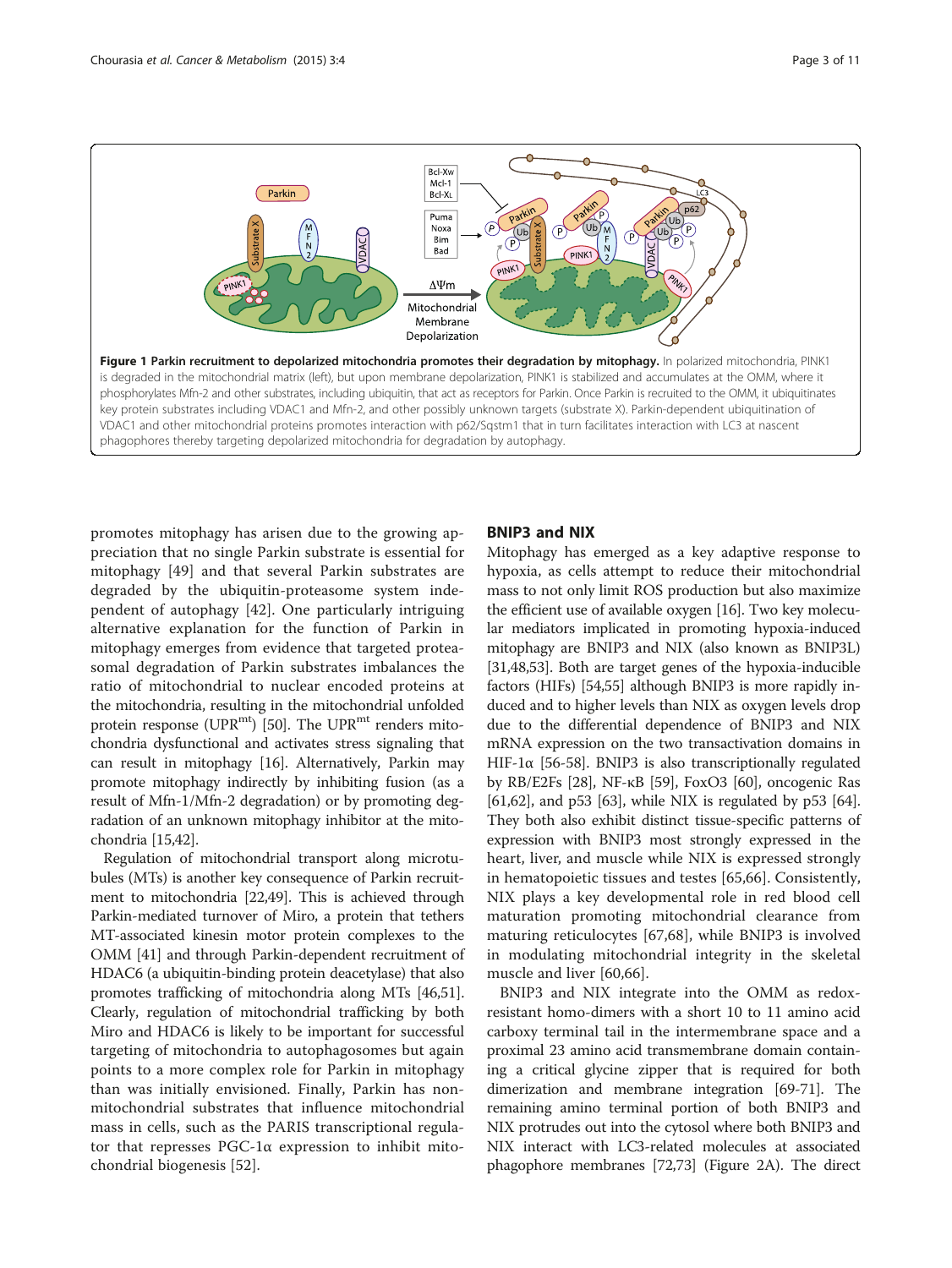<span id="page-3-0"></span>

interaction of BNIP3 and NIX with processed LC3B-II or GABARAP is dependent on a LC3-interacting region (LIR) located within an unstructured amino terminal region of each protein (amino acids 15 to 21 in BNIP3 and 43 to 49 in NIX) [[72](#page-9-0)-[74](#page-9-0)], and thus, similar to ATG32 in yeast [\[75,76\]](#page-9-0), BNIP3 and NIX function to target mitochondria directly to the autophagosome for degradation. Binding of BNIP3 to LC3 is regulated by phosphorylation on serine residues adjacent to the LIR motif, but the identity of the kinases responsible is not known [\[77\]](#page-9-0). It remains to be determined to what extent other events, such as elevated ROS, membrane depolarization, or indeed altered electron flux at the respiratory chain, modulate the BNIP3/NIX structure to induce interactions with LC3 or other proteins involved in mitophagy.

Expression of both BNIP3 and NIX has been linked to non-apoptotic cell death in response to various stresses, and both proteins used to be categorized as BH3-only proteins [\[31](#page-8-0)]. However, more recent work has shown that the BH3 domain in both BNIP3 and NIX is weakly conserved and redundant for function [\[78,79\]](#page-9-0). Furthermore, various normal tissues express these proteins at high levels without inducing cell death [\[65,66\]](#page-9-0), and thus, additional signals that either modify or disrupt BNIP3/ NIX function are likely required for these proteins to induce cell death [\[29,](#page-8-0)[80\]](#page-9-0). Thus, although linked to nonapoptotic cell death in early publications, the growing consensus is that BNIP3 and NIX function normally as mitochondria-specific receptors/cargo adaptors targeting mitochondria for degradation by autophagy and that it is disruption or inhibition of their function that leads to non-apoptotic cell death, although key aspects of this perspective remain to be formally tested experimentally.

Although not bona fide BH3 proteins, both BNIP3 and NIX do interact with Bcl-2 and Bcl- $X_L$  through their amino terminal 49 amino acids [[78](#page-9-0)], the region of both proteins that also mediates interaction with LC3-related molecules. Thus, it has been proposed that BNIP3/NIX interactions with Bcl-2 or Bcl- $X_L$  can modulate binding of BNIP3/NIX to LC3 [[77\]](#page-9-0) (Figure 2A) although this has not been explored in a physiological context.

BNIP3-dependent mitophagy is preceded by mitochondrial fragmentation and perinuclear clustering of mitochondria [[28](#page-8-0)[,81\]](#page-9-0). Over-expression of exogenous BNIP3 induces mitochondrial fragmentation possibly due to the inhibitory interaction of BNIP3 with the fusion protein Opa-1, resulting in disruption of Opa-1 complexes and cristae remodeling [[82,83\]](#page-9-0) (Figure 2B). BNIP3 also induces translocation of the fission protein Drp-1 to mitochondria such that over-expression of either Mfn-1 or dominant negative Drp-1 inhibited BNIP3-dependent mitophagy [\[84](#page-9-0)] (Figure 2B).Thus, similar to Parkin and other signals that promote mitophagy, there is an intimate link between BNIP3 and regulators of mitochondrial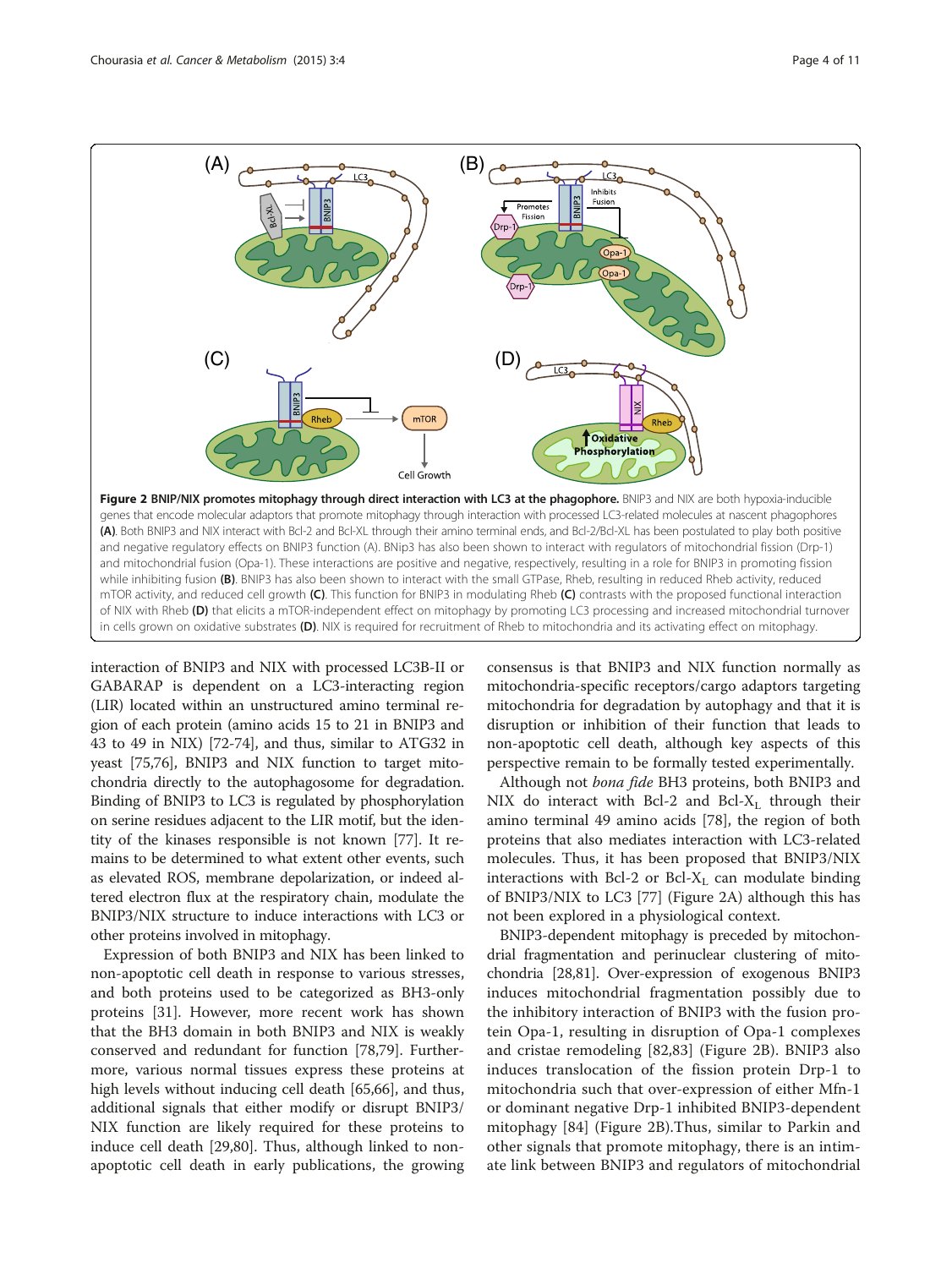fission and fusion, implicating modulation of mitochondrial dynamics in BNIP3-dependent mitophagy. Intriguingly, the ability of BNIP3 to promote mitochondrial fragmentation can be uncoupled from its ability to induce mitophagy, but again, the signals regulating the uncoupling of BNIP3 functions in mitochondrial fragmentation from its ability to promote mitophagy are not known.

Both BNIP3 and NIX also interact with Rheb, a small GTPase that acts positively upstream of mTOR to promote cell growth [\[74,85](#page-9-0)]. Rheb interacts with BNIP3 in a manner dependent on the transmembrane domain of BNIP3 consistent with Rheb only interacting with BNIP3 dimers at the OMM [[85](#page-9-0)] (Figure [2](#page-3-0)C). Similar to the binding of Bcl-2 and Bcl- $X_L$  to BNIP3 [[78](#page-9-0)], Rheb binding also required the 30 amino terminal residues of BNIP3 [[85](#page-9-0)], suggesting that Bcl-2 and Bcl- $X_L$  may modulate the BNIP3-Rheb interaction. This work also reported that BNIP3 repressed Rheb activity resulting in reduced mTOR activity and slower cell growth [[85\]](#page-9-0), consistent with a tumor suppressor function for BNIP3.

By contrast, the interaction of NIX with Rheb elicited mTOR-independent effects on cell growth [[74](#page-9-0)]. Rheb was recruited to the OMM under growth conditions that stimulated high levels of oxidative phosphorylation where Rheb interacted directly with NIX and processed LC3 (Figure [2D](#page-3-0)). Over-expression of Rheb promoted LC3 processing and increased mitophagy independent of mTOR activity but in a NIX-dependent fashion [\[74\]](#page-9-0). Thus, NIX appears to play a key role in recruiting Rheb to mitochondria under conditions of high oxidative phosphorylation leading to increased mitophagy that would be required to maintain a healthy pool of mitochondria under high rates of oxidative metabolism. Arguably, this more recent report identifying positive regulation of Rheb by NIX contrasts with the previous study in which BNIP3 repressed Rheb activity [\[85](#page-9-0)]. Clearly, NIX may function differently from BNIP3 with respect to Rheb activity in mitophagy, and further work will be needed to reconcile these findings.

BNIP3 and NIX have both been shown to be upregulated in ductal carcinoma *in situ* (DCIS) in human breast cancer [[86](#page-9-0),[87](#page-9-0)], while loss of BNIP3 expression at both the RNA and protein level in progression to invasive ductal carcinoma of the breast was associated with increased proliferative index and lymph node metastases [[88](#page-9-0)]. In other cancers, including hematological malignancies and lung, gastric, pancreatic, and liver cancer, epigenetic silencing of BNIP3 expression as tumors progress to invasiveness and metastasis has been reported [[89](#page-9-0)-[92](#page-9-0)]. In pancreatic cancer in particular, inactivation of BNIP3 was associated with chemoresistance and a poor prognosis [[89,93,94](#page-9-0)]. However, epigenetic silencing is not the likely mechanism of BNIP3 silencing in human breast cancer [\[95\]](#page-9-0). Interestingly, Tumorscape™ (Broad Institute, Cambridge, MA, USA) showed significant deletion around

the BNIP3 locus at 10q26.3 in 7 out of 14 human tumor types, including breast cancer [\[96](#page-9-0)] while altered subcellular localization of BNIP3 in glioma, breast, and prostate cancer has also been reported [[88,97](#page-9-0)-[99\]](#page-9-0). Consistently, BNIP3 knockdown in the 4T07 orthotopic mammary tumor model promoted tumor growth and metastasis [\[100](#page-9-0)]. Tumor suppressor functions have also been attributed to NIX [\[64\]](#page-9-0) although the relative importance of NIX in early-stage versus late-stage tumorigenesis has not been dissected. Thus, similar to Parkin [\[37](#page-8-0)], BNIP3 and NIX both appear to play tumor suppressor roles.

### Other mitophagy regulators

Mitochondrial uncoupling agents can rescue mitophagy defects in Nix null erythroblasts [[68\]](#page-9-0), indicating that alternative mitophagy mechanisms can be activated to promote mitophagy when one particular pathway is inactivated. Currently, there is no evidence to suggest that either BNIP3 or NIX requires Parkin activity to promote mitophagy. Conversely, while one report suggests that BNIP3 and NIX promote Parkin recruitment to mitochondria [[101](#page-9-0)], another report indicates that they do not [[32](#page-8-0)]. Redundancy between mechanisms of mitophagy would explain the lack of more severe phenotypes in mice genetically deleted for Parkin, BNIP3, or NIX [[36,](#page-8-0)[65,102](#page-9-0)]. Indeed, there are mitochondrial E3 ubiquitin ligase complexes other than Parkin involved in regulating mitophagy, such as Mul1, which is induced by FoxO1 and FoxO3 transcription factors in response to serum starvation and other stresses [[103\]](#page-10-0). Mul1 promotes mitophagy in skeletal muscle, and this involves its ubiquitinating and targeting Mfn-2 for degradation, resulting in increased mitochondrial fission and mitophagy [[103](#page-10-0)]. Another novel mitophagy mechanism involves the hypoxia-induced interaction of FUNDC1 protein at the OMM with LC3 at the phagophore through a conserved LIR motif in FUNDC1 [\[104\]](#page-10-0). Similar to the autophagy adaptor molecule NBR1, there is a tyrosine residue rather than the more common tryptophan at the critical +1 position in the LIR motif of FUNDC1 [[104](#page-10-0)]. Intriguingly, this renders the FUNDC1-LC3 interaction subject to negative regulation by oncogenic SRC1 kinase activity that phosphorylates FUNDC1 at Y18 [\[104,105](#page-10-0)]. Conversely, phosphorylation of FUNDC1 by ULK-1 on serine 17, immediately adjacent to Y18 in the LIR motif of FUNDC1, promotes the interaction of FUNDC1 with LC3 and facilitates mitochondrial turnover [\[105](#page-10-0)]. ULK-1 translocation to mitochondria was induced by hypoxia (or mitochondrial uncoupling agents) where it was shown to interact directly with FUNDC1 [[105](#page-10-0)]. Interestingly, FUNDC1 and NIX are both repressed by a hypoxia-induced microRNA, miR-137, thereby limiting the extent of mitophagy under hypoxia [\[106\]](#page-10-0). In summary, it is clear that there are multiple redundant pathways modulating mitochondrial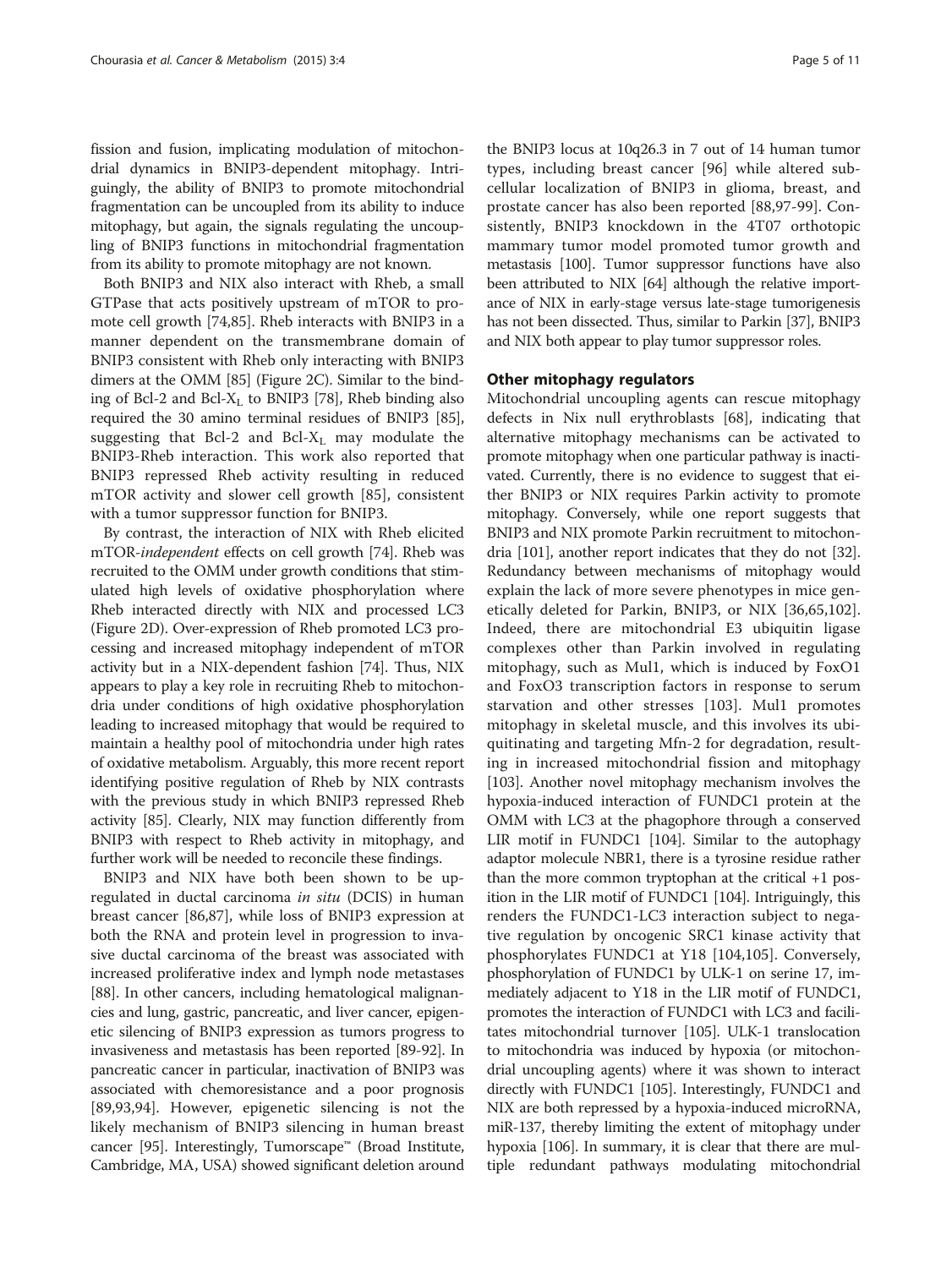turnover at the autophagosome and the key question remains how these mechanisms are coordinately regulated in response to different stresses and how they may be disrupted in cancer.

# Effects of autophagy inhibition versus mitophagy inhibition on tumorigenesis

Several recent publications have highlighted the accumulation of defective mitochondria as explaining the block to tumor progression when macro-autophagy is inhibited [[107](#page-10-0)-[110](#page-10-0)]. In most of these mouse tumor models, macroautophagy was inhibited genetically through targeted deletion of either Atg5 or Atg7 in the context of K-Ras-driven oncogenesis [[107](#page-10-0)-[109,111\]](#page-10-0). While loss of autophagy promoted early growth of tumors, progression to late-stage and invasive disease was blocked highlighting a dual role for autophagy in cancer - tumor suppressive early, while tumor-promoting later. Based on these studies, it was proposed that Ras-driven tumors were 'autophagy addicted' [[107\]](#page-10-0) such that tumors expressing activated  $K-Ras$  depend on autophagy to maintain metabolic sufficiency under nutrient depletion, ischemia, or matrix detachment and this is particularly important at later stages of tumorigenesis [[107-110](#page-10-0)].

In-depth analyses of autophagy-deficient tumors in these mice revealed the presence of clearly dysfunctional mitochondria that exhibited altered morphology, ineffective fatty acid oxidation, reduced carbon flux through Krebs cycle, and lipid accumulation [[107-110\]](#page-10-0). This in turn was linked to increased glucose uptake and reduced oxygen consumption under aerobic conditions, both key features of the Warburg effect. Given these mitochondrial inefficiencies and the failure to progress to malignancy, it was suggested that these autophagy-deficient tumors were akin to oncocytomas [\[108\]](#page-10-0), benign tumors forming in key endocrine organs that possess large numbers of swollen and dysfunctional mitochondria for as yet unexplained reasons [\[112\]](#page-10-0).

What is not clear from these studies is the extent to which other defects arising from defective autophagy contribute to the altered tumor phenotype and failure of autophagy-deficient tumors to progress to malignant carcinoma. Critically, autophagy is required for amino acid recycling from the lysosome that plays a critical part in growth under conditions of nutrient deprivation, such as in ischemic tumors [\[1,5](#page-7-0)[,113](#page-10-0)]. This could clearly contribute to the tumor phenotype in addition to the observed defects in mitochondria. Additionally, autophagy plays a key role in other processes that affect malignant progression, including elimination of unfolded proteins and reducing ER stress [\[114](#page-10-0)], effects on recruitment of tumorassociated immune cells and anti-tumor immunosurveillance [\[111,114](#page-10-0)-[116](#page-10-0)], and secretion of cytokines and MMPs [[117](#page-10-0)]. Thus, while there are clearly mitochondrial defects in tumors arising in mice deficient for autophagy as a whole, the overall tumor phenotype cannot currently be attributed entirely to the accumulation of defective mitochondria. This becomes particularly apparent when the effects of mitophagy deficiency on tumorigenesis are examined (Table [1](#page-6-0)). Loss of Parkin, as already mentioned, promotes the Warburg Effect, tumorigenesis in the liver, and irradiation-induced lymphomagenesis [\[35,37](#page-8-0)] while inhibition of BNIP3 or NIX promotes tumor progression [[64,100](#page-9-0)]. Thus, based on currently available data, it appears that inhibition of mitophagy promotes tumor progression and does not phenocopy inhibition of autophagy, which blocks tumor progression (Table [1](#page-6-0)).

# Targeting mitophagy as an approach to adjuvant chemotherapy?

The adverse tumor-promoting effects of chronic mitophagy inhibition arising from deletion or inactivation of genes such as Parkin and BNip3, particularly induction of the Warburg effect, argue against targeting mitophagy as a therapeutic strategy. However, for advanced tumors that have already undergone the switch to glycolytic metabolism but remain dependent on mitochondria for other metabolic functions, such as glutaminolysis, fatty acid oxidation, and generation of critical Krebs cycle intermediates, acute chemical inhibition of mitophagy remains a valid approach to be tested therapeutically. Since tumor cells already produce increased ROS compared to normal cells [[118](#page-10-0)], the combined effect of further increased ROS and reduced mitochondrial metabolism arising from inhibition of mitophagy may be synergistic and promote efficient tumor cell killing while sparing normal cells that are less likely to have dysfunctional mitochondria and therefore likely to be less sensitive to mitophagy inhibition (Figure [3](#page-6-0)). Before such approaches can be adopted though, it will be necessary to investigate further how much mitochondrial damage or dysfunction can be tolerated by normal versus tumor cells, and for how long, before loss of viability. Once mitophagy is inhibited, for example, it is not clear how rapidly damaged mitochondria accumulate and to what extent this varies depending on cell type, the specific type of mitochondrial damage sustained, the nature of the damaging stress applied, or indeed the ability of the cell to adapt to mitochondrial dysfunction in other ways. For example, increased mitochondrial fusion may allow some cell types to distribute damaged mitochondrial content in such a way that cells can survive mitophagy inhibition. It will also be important to identify which tumors retain the capacity to undergo functional mitophagy and have not undergone selection for mitophagy inactivation through deletion of Parkin, or silencing of BNIP3, for example.

To overcome some of these potential caveats, complementary approaches combining acute mitophagy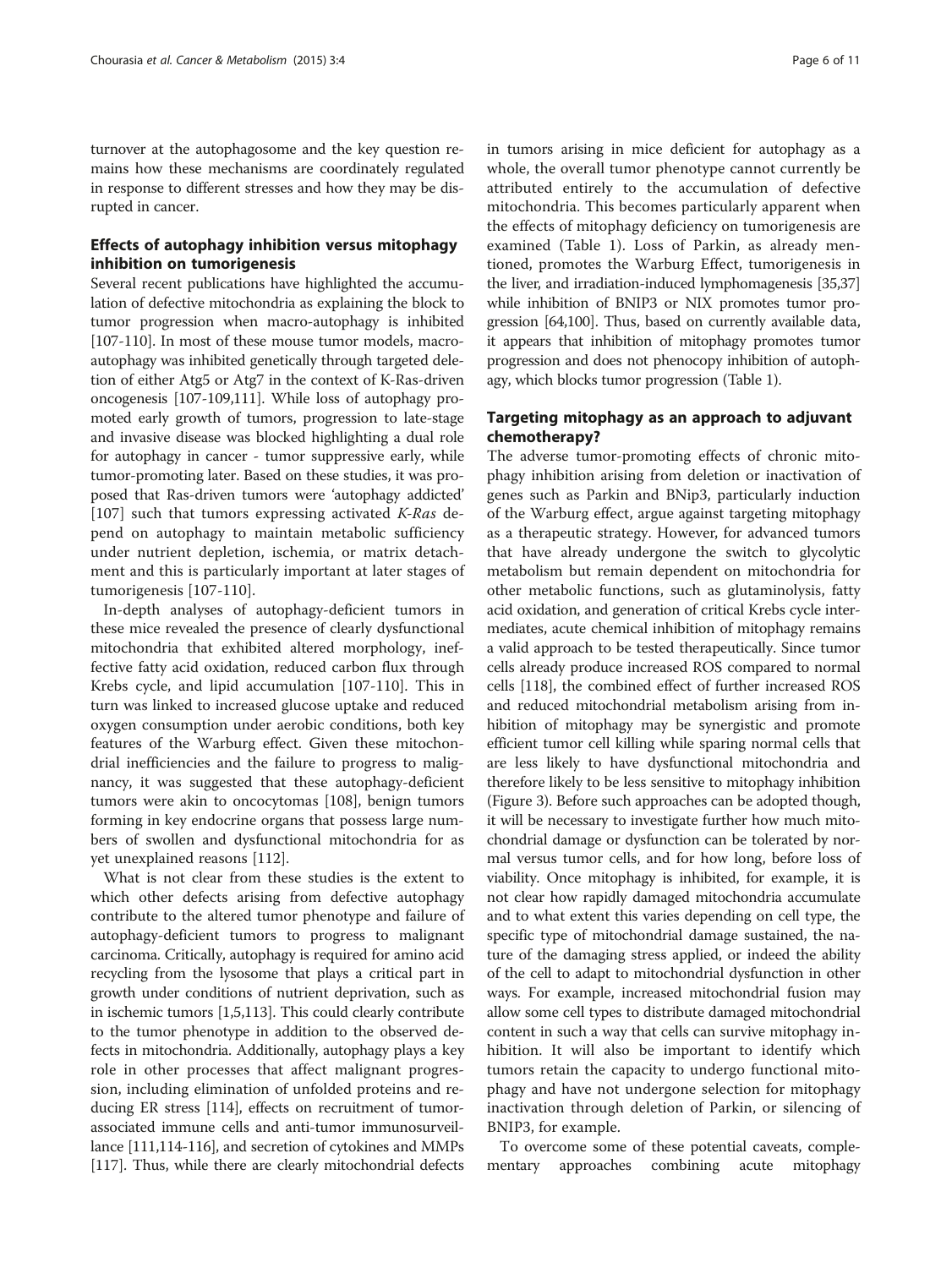| Gene (human/mouse)      | Linked human cancer                                                                                                                                         | Mouse model phenotype                                                                                                                                                | Reference          |
|-------------------------|-------------------------------------------------------------------------------------------------------------------------------------------------------------|----------------------------------------------------------------------------------------------------------------------------------------------------------------------|--------------------|
| Mitophagy regulators    |                                                                                                                                                             |                                                                                                                                                                      |                    |
| Parkin                  | Parkin located at chr. 6q25-q26 is significantly<br>deleted in bladder, lung, breast, and<br>ovarian cancer.                                                | Parkin null mice are susceptible to liver tumors;<br>sensitized to irradiation-induced<br>lymphomagenesis.                                                           | [34, 35, 37]       |
| BNIP3/Bnip3             | BNIP3 is up-regulated in DCIS; epigenetically<br>silenced in hematologic, liver, lung, colorectal,<br>and pancreas cancer.                                  | Knockdown of BNIP3 promotes metastasis in an<br>orthotopic mouse model of breast cancer.                                                                             | $[86-91,100]$      |
| BNIP3L/Bnip3L (NIX/Nix) | NIX is up-regulated in DCIS correlating<br>with hypoxia.                                                                                                    | Knockdown of NIX promotes tumorigenicity in<br>xenograft model.                                                                                                      | [64, 86, 87]       |
| Autophagy regulators    |                                                                                                                                                             |                                                                                                                                                                      |                    |
| BFCN1/Becn1             | Mono-allelic deletion BECN1 in breast, ovarian,<br>and prostate cancer, although linkage to<br>BRCA1 calls significance of BECN1 deletion<br>into question. | Becn1 heterozygotes are predisposed to<br>lymphoma, hepatocellular carcinoma, and other<br>cancers; Becln1 deficiency promotes tumor<br>growth in xenografts.        | $[124-127]$        |
| p62/SQSTM1              | p62/SQSTM1 amplification on chr.5q linked to<br>clear cell renal cell carcinoma. Over-expressed<br>in lung, breast and prostate cancer.                     | p62-null mice resistant to Ras-driven lung<br>tumorigenesis. Loss of p62 reduces liver<br>tumorigenesis in Atg7-deficient mice and<br>other models.                  | $[128 - 130]$      |
| ATG5/Atg5               | Not reported.                                                                                                                                               | Deletion of Atg5 promotes early-stage tumor<br>growth in K-Ras driven lung and pancreas<br>cancers but inhibits progression to malignancy.                           | [109, 111]         |
| ATG7/Atg7               | Silenced in HNSCC.                                                                                                                                          | Deletion of Atg7 promotes early-stage tumor<br>growth in K-Ras and B-Raf-driven lung and<br>K-Ras-driven pancreas cancers but inhibits<br>progression to malignancy. | $[108 - 110, 131]$ |
| FIP200 (RB1CC1)         | Inactivating truncation mutations found in<br>human breast cancers leads to repression of<br>the RB tumor suppressor.                                       | Loss of FIP200 inhibits primary tumor growth<br>and metastasis in the MMTV-PyVT mouse model<br>of mammary tumorigenesis in a p62-dependent<br>manner.                | [116, 132]         |

# <span id="page-6-0"></span>Table 1 Comparison of the tumor phenotypes associated with deregulation of key regulators of mitophagy and general autophagy



normal cells due the increased requirement to manage ROS levels, due to dependence on key aspects of mitochondrial metabolism, such as glutaminolysis, particularly given the ischemic nature of advanced macroscopic tumors. Such a dependence on mitophagy could be exploited therapeutically by the development of specific small molecule inhibitors of mitophagy that could be combined with other drugs that induce mitochondrial dysfunction, such as respiratory inhibitors or antibiotics, to further increase the requirement for functional mitophagy.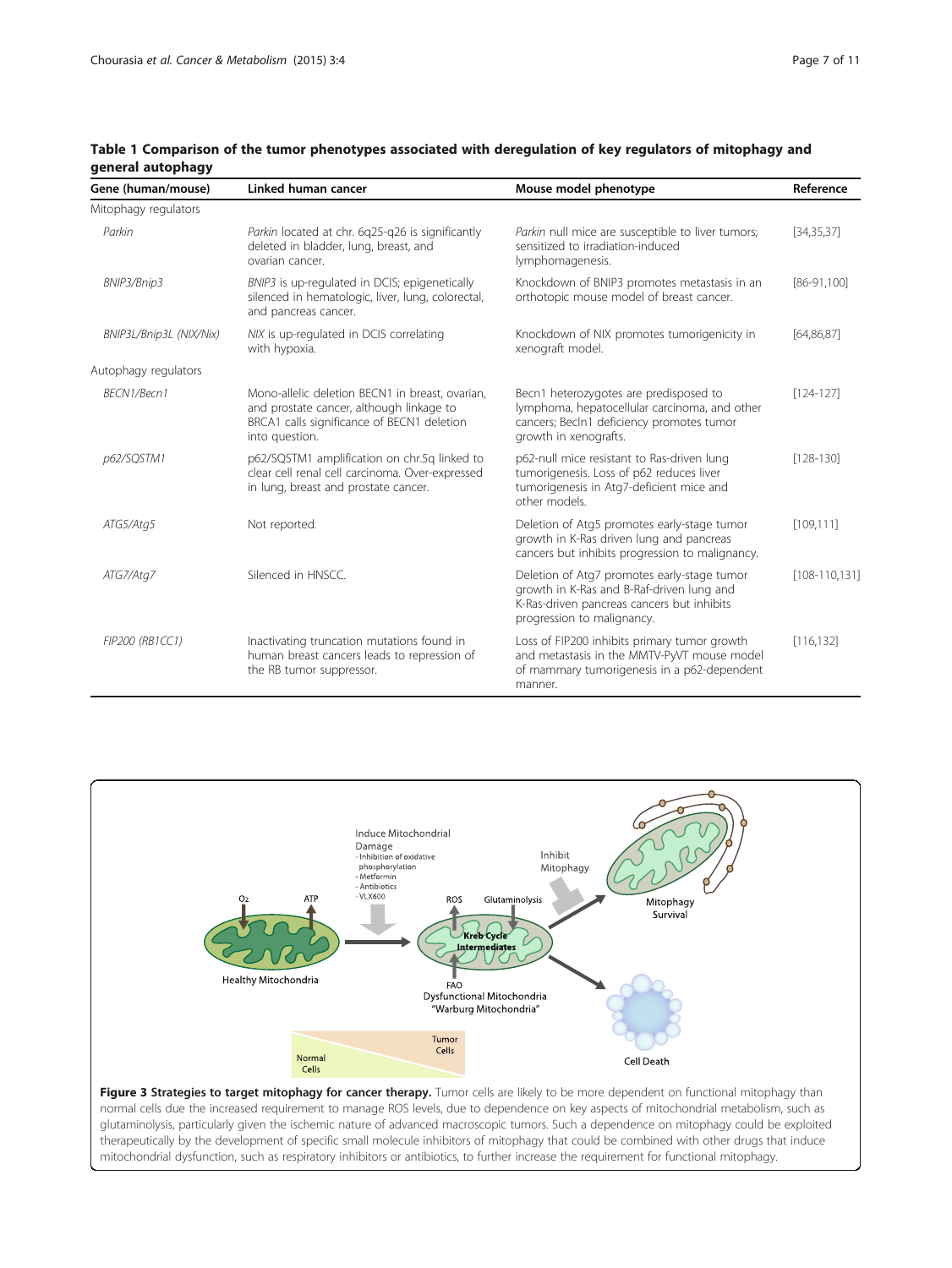<span id="page-7-0"></span>inhibition with drugs that inhibit glycolysis (to prevent the Warburg effect) might be more effective. Alternatively, acute induction of mitochondrial dysfunction could be used to unmask a dependence on mitophagy, as opposed to relying on mitophagy inhibition on its own that will only kill cells that have an inherently high normal rate of mitochondrial turnover and/or high rate of mitochondrial damage accumulation (Figure [3](#page-6-0)). Such acute stresses could include inhibiting respiration with metformin or other respiratory inhibitors. Interestingly, the increased sensitivity of K-Ras $^{G12D}$ ; Lkb1 null lung tumors to phenformin (a more potent analog of metformin) was partially attributed to mitophagy defects in the absence of AMPK/ULK1 signaling downstream of Lkb1 [\[119](#page-10-0)]. Moreover, an RNAi screen to identify genes that sensitized tumor cells to low glucose found that inhibition of components of the electron transport chain was most effective in limiting the growth of patient-derived tumor cells [\[120\]](#page-10-0). This implicates mitochondrial oxidative phosphorylation taking place at the mitochondria as the key determinant of sensitivity to low glucose, providing further rationale for the use of biguanides, such as metformin, in cancer therapy [[120](#page-10-0)]. Along similar lines, another recent study identified VLX600 as a drug that inhibits mitochondrial respiration, induces mitochondrial dysfunction, and preferentially kills tumor cells when exposed to nutrient stress [[121\]](#page-10-0). In addition, the resistance of dormant tumor cells in K-Ras-driven pancreatic cancer to oncogene ablation was shown to be dependent on functional OXPHOS [\[122](#page-10-0)]. More speculatively, antibiotics such as tetracycline could be re-purposed for cancer therapy in combination with mitophagy inhibitors. These mito-toxic antibiotics inhibit mitochondrial protein translation, similar to their action in bacteria, resulting in a 'mitonuclear' protein imbalance that activates the mitochondrial unfolded protein response  $(UPR<sup>mt</sup>)$  that is commonly resolved by mitophagy [\[50](#page-8-0)[,123\]](#page-10-0). Treatment of tumor cells with any one of these drugs would be predicted to elicit an acute dependence on mitophagy for survival before other adaptive survival mechanisms come into play. Thus, combining one or more of these drugs with a drug that inhibits mitophagy may provide added benefit in terms of treating cancers.

# Conclusions

Mitophagy is a clearly distinct form of autophagy involving the selective degradation of mitochondria at the autophagolysosome. Specific defects in mitophagy have been linked to human cancers through deletion of key regulators such as Parkin and BNIP3. Additionally, mouse models reveal distinct phenotypes when mitophagy is specifically inhibited compared to that observed when general autophagy is inhibited. Targeting mitophagy may therefore offer opportunities to more selectively inhibit tumor progression to malignancy where one may take advantage of the acute sensitivity of tumor cells to mitochondrial dysfunction when combined with other drugs or stresses.

#### Abbreviations

AMPK: AMP (adenosine monophosphate)-regulated kinase; ATP: adenosine triphosphate; Bcl-2: B-cell leukemia/lymphoma protein-2; BH3: Bcl-2 homology domain 3; BNIP3: Bcl-2/adenovirus E1B interacting protein-3; BNIP3L: BNIP3-like; DCIS: ductal carcinoma in situ; FIP200: FAK interacting protein 200; FUNDC1: FUN14 domain containing 1; HDAC: histone deacetylase; HIF: hypoxia-inducible factor; IMM: inner mitochondrial membrane; IMS: intermembrane space; LC3: light chain 3; LIR: LC3-interacting region; Mcl-1: myeloid cell leukemia-1; Mfn-2: Mitofusin-2; mtDNA: mitochondrial DNA; MTs: microtubules; NBR1: neighbor of BRCA1; NIX: Nip-like protein-X; OPA-1: optic atrophy-1; OMM: outer mitochondrial membrane; OXPHOS: oxidative phosphorylation; PINK1: PTEN-induced putative kinase-1; PKA: protein kinase A; RB: retinoblastoma tumor suppressor; RB1CC1: RB1-inducible coiled coil 1; ROS: reactive oxygen species; SQSTM1: sequestosome-1; TNBC: triple negative breast cancer; ULK-1: unc-51 like autophagy activating kinase-1; VDAC: voltage-dependent anion channel.

#### Competing interests

The authors declare that they have no competing interests.

#### Authors' contributions

KFM wrote the manuscript. AHC designed all the figures and tables. AHC, MLB, and KFM reviewed and edited the manuscript. All authors read and approved the final manuscript.

#### Authors' information

KFM is an Associate Professor in the Ben May Department for Cancer Research and Chair of the Committee on Cancer Biology at the University of Chicago. AHC is a third year graduate student in the Cancer Biology program and MLB is a fifth year graduate student in the Molecular Metabolism program, both at the University of Chicago.

#### Acknowledgements

The authors are grateful for financial support from the National Institutes of Health (T32 CA009594 to AHC, T32-DK780073 to MLB, and RO1 CA131188 to KFM).

#### Author details

<sup>1</sup>The Ben May Department for Cancer Research, The University of Chicago, 929 East 57th Street, Chicago, IL 60637, USA. <sup>2</sup>The Committee on Cancer Biology, The University of Chicago, 929 East 57th Street, Chicago, IL 60637, USA.<sup>3</sup>The Committee on Molecular Metabolism & Nutrition, 929 East 57th Street, Chicago, IL 60637, USA. <sup>4</sup>The Ben May Department for Cancer Research, The University of Chicago Comprehensive Cancer Center, The Gordon Center for Integrative Sciences, W338 929 East 57th Street, Chicago, IL 60637, USA.

#### Received: 21 July 2014 Accepted: 1 December 2014 Published online: 26 March 2015

#### References

- 1. Mizushima N, Komatsu M. Autophagy: renovation of cells and tissues. Cell. 2011;147:728–41.
- 2. Mizushima N, Yoshimori T, Ohsumi Y. The role of Atg proteins in autophagosome formation. Ann Rev Cell Dev Biol. 2011;27:107–32.
- 3. Levine B, Kroemer G. Autophagy in the pathogenesis of disease. Cell. 2008;132:27–42.
- 4. Glick D, Barth S, Macleod KF. Autophagy: cellular & molecular mechanisms. J Pathol. 2010;221:3–12.
- 5. Kroemer G, Marino G, Levine B. Autophagy and the integrated stress response. Mol Cell. 2010;40:280–93.
- 6. Rabinowitz JD, White E. Autophagy and metabolism. Science. 2010;330:1344–8.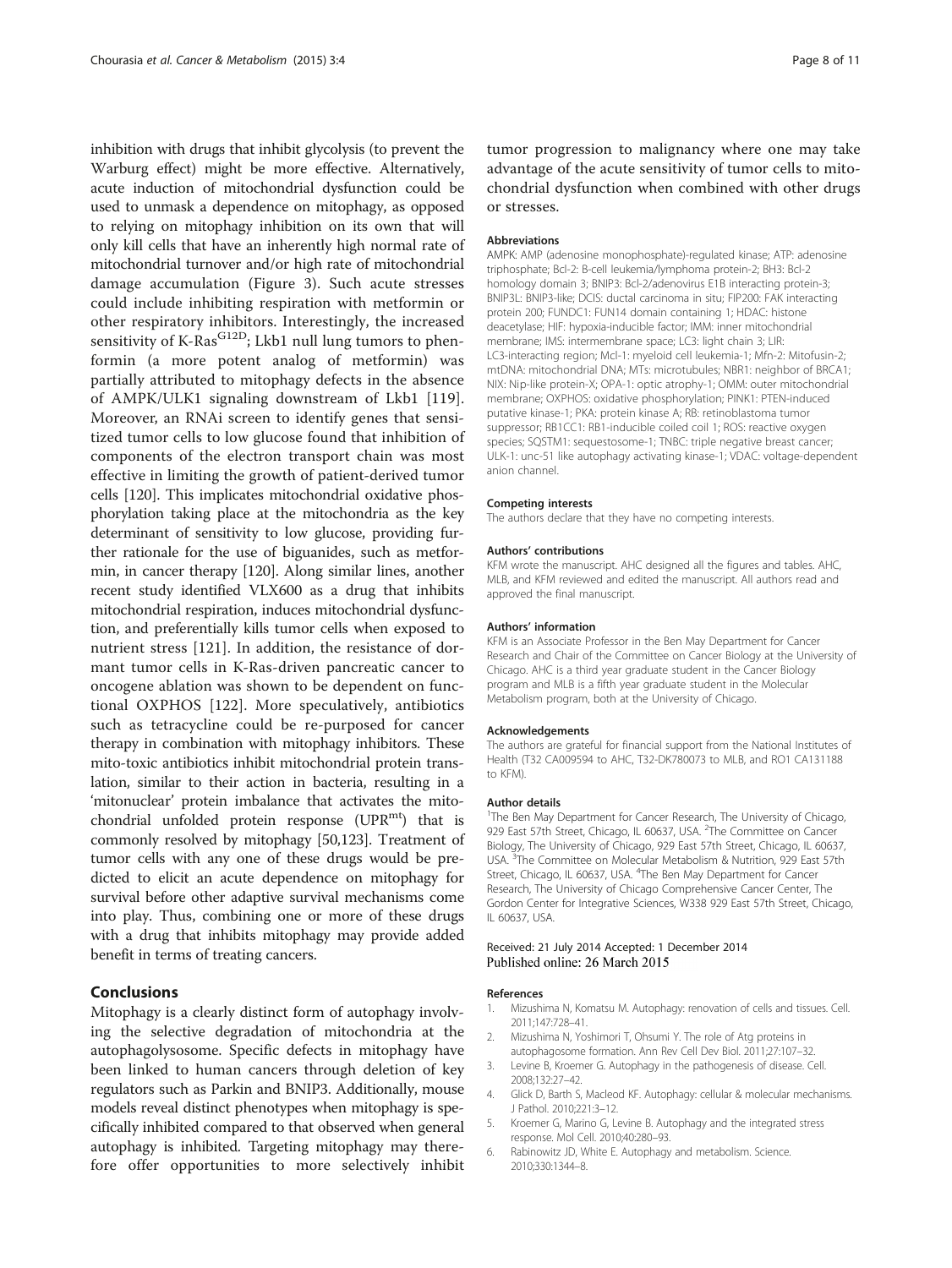- <span id="page-8-0"></span>7. Mizushima N, Klionsky DJ. Protein turnover via autophagy: implications for metabolism. Ann Rev Nutr. 2007;27:19–40.
- 8. Kim I, Rodriguez-Enriquez S, Lemasters JJ. Selective degradation of mitochondria by mitophagy. Arch Biochem Biophys. 2007;462:245–53.
- Komatsu M, Kurokawa H, Waguri S, Taguchi K, Kobayashi A, Ichimura Y, et al. The selective autophagy substrate p62 activates the stress responsive transcription factor Nrf2 through inactivation of Keap1. Nat Cell Biol. 2010;12:213–23.
- 10. Johansen T, Lamark T. Selective autophagy mediated by autophagic adaptor proteins. Autophagy. 2011;7:1–18.
- 11. Weidberg H, Shvets E, Elazar Z. Biogenesis and cargo selectivity of autophagosomes. Ann Rev Biochem. 2011;80:125–56.
- 12. Rogov V, Dotsch V, Johansen T, Kirkin V. Interactions between autophagy receptors and ubiquitin-like proteins form the molecular basis for selective autophagy. Mol Cell. 2014;53:167–78.
- 13. Green DR, Levine B. To be or not to be? How selective autophagy and cell death govern cell fate. Cell. 2014;157:65–75.
- 14. Tolkovsky AM. Mitophagy. Biochim Biophy Acta. 2009;1793:1508–15.
- 15. Youle RJ, Narendra DP. Mechanisms of mitophagy. Nat Rev Mol Biol. 2011;12:9–14.
- 16. Boland ML, Chourasia AH, Macleod KF. Mitochondrial dysfunction in cancer. Frontiers in Oncology. 2013;3:292–320.
- 17. Twig G, Elorza A, Molina AJ, Mohamed H, Wikstrom JD, Walzer G, et al. Fission and selective fusion govern mitochondrial segregation and elimination by autophagy. EMBO J. 2008;27:433–46.
- 18. Rambold AS, Kostelecky B, Elia N, Lippincott-Schwartz J. Tubular network formation protects mitochondrial from autophagosomal degradation during nutrient starvation. Proc Natl Acad Sci U S A. 2011;108:10190–5.
- 19. Gomes LC, Di Benedetto G, Scorrano L. During autophagy mitochondria elongate, are spared from degradation and sustain cell viability. Nat Cell Biol. 2011;13:589–98.
- 20. Matsuda N, Sato S, Shiba K, Okatsu K, Saisho K, Gautier SA, et al. PINK1 stabilized by mitochondrial depolarization recruits Parkin to damaged mitochondria and activates latent Parkin for mitophagy. J Cell Biol. 2010;189:211–21.
- 21. Narendra DP, Jin SM, Tanaka AJ, Suen DF, Gautier CA, Shen J, et al. PINK1 is selectively stabilized on impaired mitochondria to activate Parkin. PLoS Biol. 2010;8:e1000298.
- 22. Vives-Bauza C, Zhou C, Huang Y, Cui M, de Vries RL, Kim J, et al. PINK1 dependent recruitment of Parkin to mitochondria in mitophagy. Proc Natl Acad Sci U S A. 2010;107:378–83.
- 23. Head B, Griparic L, Amiri M, Gandre-Babbe S, van der Bliek AM. Inducible proteolytic inactivation of OPA1 mediated by the OMA1 protease in mammalian cells. J Cell Biol. 2009;187:959–66.
- 24. Ehses S, Raschke I, Mancuso G, Bernacchia A, Geimer S, Tondera D, et al. Regulation of OPA1 processing and mitochondrial fusion by m-AAA protease isoenzymes and OMA1. J Cell Biol. 2009;187:1023–36.
- 25. Schriner SE, Linford NJ, Martin GM, Treuting P, Ogburn CE, Emond M, et al. Extension of murine life span by overexpression of catalase targeted to mitochondria. Science. 2005;308:1909–11.
- 26. Lee HY, Choi CS, Birkenfeld AL, Alves TC, Jornayvaz FR, Jurczak MJ, et al. Targeted expression of catalase to mitochondria prevents age-associated reductions in mitochondrial function and insulin resistance. Cell Metab. 2010;12:668–74.
- 27. Zhang H, Gao P, Fukuda R, Kumar G, Krishnamachary B, Zeller KI, et al. HIF-1 inhibits mitochondrial biogenesis and cellular respiration in VHL-deficient renal cell carcinoma by repression of c-Myc activity. Cancer Cell. 2007;11:407–20.
- 28. Tracy K, Dibling BC, Spike BT, Knabb JR, Schumacker P, Macleod KF. BNIP3 is a RB/E2F target gene required for hypoxia-induced autophagy. Mol Cell Biol. 2007;27:6229–42.
- 29. Tracy K, Macleod KF. Regulation of mitochondrial integrity, autophagy and cell survival by BNIP3. Autophagy. 2007;3:616–9.
- 30. Narendra D, Youle RJ. Targeting mitochondrial dysfunction: role for PINK1 and Parkin in mitochondrial quality control. Antioxid Redox Signal. 2011;14:1929–38.
- 31. Zhang J, Ney PA. Role of BNIP3 and NIX in cell death, autophagy and mitophagy. Cell Death Diff. 2009;16:939–46.
- 32. Hollville E, Carroll RG, Cullen SP, Martin SG. Bcl-2 family proteins participate in mitochondrial quality control by regulating Parkin/PINK1-dependent mitophagy. Mol Cell. 2014;55:451–66.
- 33. Cesari R, Martin ES, Calin GA, Pentimalli F, Bichi R, McAdams H, et al. Parkin, a gene implicated in autosomal recessive juvenile parkinsonism, is a candidate tumor suppressor gene on chromosome 6q25-q27. Proc Natl Acad Sci U S A. 2003;100:5956–61.
- 34. Gong Y, Zack TI, Morris LGT, Lin K, Hukkelhoven E, Raheja R, et al. Pan-cancer genetic analysis identifies PARK2 as a master regulator of G1/S cyclins. Nat Gen. 2014;46:588–94.
- 35. Fujiwara M, Marusawa H, Wang HQ, Iwai A, Ikeuchi K, Imai Y, et al. Parkin as a tumor suppressor gene for hepatocellular carcinoma. Oncogene. 2008;27:6002–11.
- 36. Kim KY, Stevens MV, Akter MH, Rusk SE, Huang RJ, Cohen A, et al. Parkin is a lipid-responsive regulator of fat uptake in mice and mutant human cells. J Clin Invest. 2011;121:3701–12.
- 37. Zhang C, Lin M, Wu R, Wang X, Yang BG, Levine AJ, et al. Parkin, a p53 target gene, mediates the role of p53 in glucose metabolism and the Warburg effect. Proc Natl Acad Sci U S A. 2011;108:16259–64.
- 38. Narendra D, Walker JE, Youle R. Mitochondrial quality control mediated by PINK1 and Parkin: links to parkinsonism. Cold Spring Harb Perspect Biol. 2012;4:a011338.
- 39. Kane LA, Lazarou M, Fogel AI, Li Y, Yamano K, Sarraf SA, et al. PINK1 phosphorylates ubiquitin to activate Parkin E3 ubiquitin ligase activity. J Cell Biol. 2014;205:143–53.
- 40. Ordureau A, Sarraf SA, Duda DM, Heo JM, Jedrychowski MP, Sviderskiy VO, et al. Quantitative proteomics reveal a feedforward mechanisms for mitochondrial PARKIN translocation and ubiquitin chain synthesis. Mol Cell. 2014;56:360–75.
- 41. Wang X, Winter D, Ashrafi G, Schlehe J, Wong YL, Selkoe D, et al. PINK1 and Parkin target Miro for phosphorylation and degradation to arrest mitochondrial motility. Cell. 2011;147:893–906.
- 42. Chan NC, Salazar AM, Pham AH, Sweredoski MJ, Kolawa NJ, Graham RL, et al. Broad activation of the ubiquitin-proteasome system by Parkin is critical for mitophagy. Hum Mol Genet. 2011;20:1726–37.
- 43. Sarraf SA, Raman M, Guarani-Pereira V, Sowa ME, Huttlin EL, Gygi SP, et al. Landscape of the PARKIN-dependent ubiquitylome in response to mitochondrial depolarization. Nature. 2013;496:372–6.
- 44. Chen Y, Dorn GW. PINK1-phosphorylated Mitofusin-2 is a Parkin receptor for culling damaged mitochondria. Science. 2013;340:471–5.
- 45. Bingol B, Tea JS, Phu L, Reichelt M, Bakalarski CE, Song Q, et al. The mitochondrial deubiquitinase USP30 opposes parkin-mediated mitophagy. Nature. 2014;510:370–5.
- 46. Lee JY, Nagano Y, Taylor JP, Lim KL, Yao TP. Disease-causing mutations in parkin impair mitochondrial ubiquitination, aggregation, and HDAC6 dependent mitophagy. J Cell Biol. 2010;189:671–9.
- 47. Geisler S, Holmström KM, Skujat D, Fiesel FC, Rothfuss OC, Kahle PJ, et al. PINK1/Parkin-mediated mitophagy is dependent on VDAC1 and p62/ SQSTM1. Nat Cell Biol. 2010;12:119–31.
- 48. Novak I. Mitophagy: a complex mechanism of mitochondrial removal. Antioxid Redox Signal. 2012;17:794–802.
- 49. Narendra D, Kane LA, Hauser DN, Fearnley IM, Youle RJ. p62/SQSTM1 is required for Parkin-induced mitochondrial clustering but not mitophagy; VDAC1 is dispensable for both. Autophagy. 2010;6:1090–106.
- 50. Houtkooper RH, Mouchiroud L, Ryu D, Moullan N, Katsyuba E, Knott G, et al. Mitonuclear protein imbalance as a conserved longevity mechanism. Nature. 2013;497:451–7.
- 51. Lee JY, Koga H, Kawaguchi Y, Tang W, Wong E, Gao YS, et al. HDAC6 controls autophagosome maturation essential for ubiquitin-selective quality-control autophagy. The EMBO J. 2010;29:969–80.
- 52. Shin JH, Ko HS, Kang HS, Lee YK, Lee YI, Pletinkova O, et al. PARIS (ZNF746) repression of PGC-1α contributes to neurodegeneration in Parkinson's disease. Cell. 2011;144:689–702.
- 53. Chinnadurai G, Vijayalingam S, Gibson SB. BNIP3 subfamily BH3-only proteins: mitochondrial stress sensors in normal and pathological functions. Oncogene. 2009;27:S114–27.
- 54. Bruick RK. Expression of the gene encoding the proapoptotic Nip3 protein is induced by hypoxia. Proc Natl Acad Sci U S A. 2000;97:9082–7.
- 55. Guo K, Searfoss G, Krolikowski D, Pagnoni M, Franks C, Clark K, et al. Hypoxia induces the expression of the pro-apoptotic gene BNIP3. Cell Death Diff. 2001;8:367–76.
- 56. Kasper LH, Boussouar F, Boyd K, Xu W, Biesen M, Rehg J, et al. Two transcriptional mechanisms cooperate for the bulk of HIF-1-responsive gene expression. EMBO J. 2005;24:3846–58.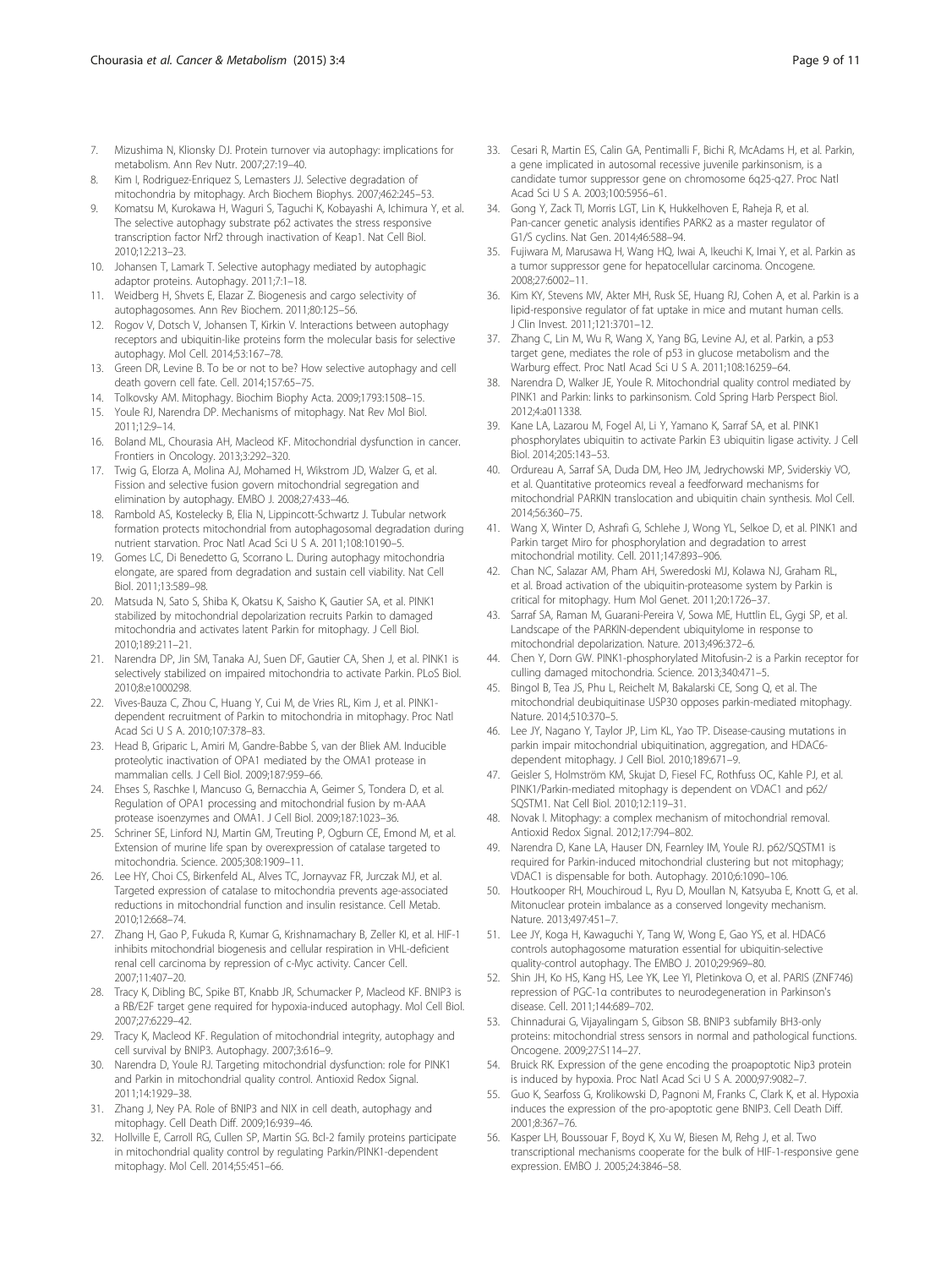- <span id="page-9-0"></span>57. Dayan F, Roux D, Brahimi-Horn C, Pouyssegur J, Mazure NM. The oxygen sensing factor-inhibiting hypoxia-inducible factor-1 controls expression of distinct genes through the bi-functional transcriptional character of hypoxia-inducible factor-1a. Cancer Res. 2006;66:3688–98.
- 58. Pouyssegur J, Dayan F, Mazure NM. Hypoxia signalling in cancer and approaches to enforce tumour regression. Nature. 2006;441:437–43.
- 59. Shaw J, Yurkova N, Zhang T, Gang H, Aguilar F, Weidman D, et al. Antagonism of E2F-1 regulated Bnip3 transcription by NF-kappaB is essential for basal cell survival. Proc Natl Acad Sci U S A. 2008;105:20734–9.
- 60. Mammucari C, Milan G, Romanello V, Masiero E, Rudolf R, Del Piccolo P, et al. FoxO3 controls autophagy in skeletal muscle in vivo. Cell Metab. 2007;6:458–71.
- 61. Kalas W, Swiderek E, Rapak A, Kopij M, Rak JW, Strzadala L. H-ras upregulates expression of BNIP3. Anticancer Res. 2011;31:2869–75.
- 62. Wu SY, Lan SH, Cheng DE, Chen WK, Shen CH, Lee YR, et al. Ras-related tumorigenesis is suppressed by BNIP3-mediated autophagy through inhibition of cell proliferation. Neoplasia. 2011;13:1171–82.
- 63. Feng X, Liu X, Zhang W, Xiao W. p53 directly suppresses BNIP3 expression to protect against hypoxia-induced cell death. EMBO J. 2011;30:3397–415.
- 64. Fei P, Wang W, Kim SH, Wang S, Burns TF, Sax JK, et al. Bnip3L is induced by p53 under hypoxia, and its knockdown promotes tumor growth. Cancer Cell. 2005;6:597–609.
- 65. Diwan A, Koesters AG, Odley AM, Pushkaran S, Baines CP, Spike BT, et al. Unrestrained erythroblast development in Nix−/− mice reveals a mechanism for apoptotic modulation of erythropoiesis. Proc Natl Acad Sci U S A. 2007;104:6794–9.
- 66. Glick D, Zhang W, Beaton M, Marsboom G, Gruber M, Simon MC, et al. BNip3 regulates mitochondrial function and lipid metabolism in the liver. Mol Cell Biol. 2012;32:2570–84.
- 67. Schweers RL, Zhang J, Randall MS, Loyd MR, Li W, Dorsey FC, et al. NIX is required for programmed mitochondrial clearance during reticulocyte maturation. Proc Natl Acad Sci U S A. 2007;104:19500–5.
- 68. Sandoval H, Thiagarajan P, Dasgupta SK, Scumacker A, Prchal JT, Chen M, et al. Essential role for Nix in autophagic maturation of red cells. Nature. 2008;454:232–5.
- 69. Vande Velde C, Cizeau J, Dubik D, Alimonti J, Brown T, Israels S, et al. BNIP3 and genetic control of necrosis-like cell death through the mitochondrial permeability transition pore. Mol Cell Biol. 2000;20:5454–68.
- 70. Sulistijo ES, Jaszewksi TM, MacKenzie KR. Sequence-specific dimerization of the transmembrane domain of the "BH3-only" protein BNIP3 in membranes and detergent. J Biol Chem. 2003;278:51950–6.
- 71. Sulistijo ES, MacKenzie KR. Structural basis for dimerization of the BNIP3 transmembrane domain. Biochem. 2009;48:5106–20.
- 72. Schwarten M, Mohrluder J, Ma P, Stoldt M, Thielman Y, Stangler T, et al. Nix binds to GABARAP: a possible crosstalk between apoptosis and autophagy. Autophagy. 2009;5:690–8.
- 73. Hanna RA, Quinsay MN, Orogo AM, Giang K, Rikka S, Gustafsson AB. Microtubule-associated protein 1 light chain 3 (LC3) interacts with BNip3 protein to selectively remove endoplasmic reticulum and mitochondria via autophagy. J Biol Chem. 2012;287:19094–104.
- 74. Melser S, Chatelain EH, Lavie J, Mahfouf W, Jose C, Obre E, et al. Rheb regulates mitophagy induced by mitochondrial energetic status. Cell Metab. 2013;17:719–30.
- 75. Kanki T, Wang KKW, Caio Y, Baba M, Klionsky DJ. Atg32 is a mitochondrial protein that confers selectivity during mitophagy. Dev Cell. 2009;17:98–109.
- 76. Okamoto K, Kondo-Okamoto N, Ohsumi Y. Mitochondrial-anchored receptor Atg32 mediates degradation of mitochondria via selective autophagy. Dev Cell. 2009;17:87–97.
- 77. Zhu Y, Massen S, Terenzio M, Lang V, Chen-Lindner S, Eils R, et al. Modulation of serines 17 and 24 in the LC3-interacting region of BNIP3 determines pro-survival mitophagy VS. apoptosis. J Biol Chem. 2012;288:1099–113.
- 78. Ray R, Chen G, Vande Velde C, Cizeau J, Park JH, Reed JC, et al. BNIP3 heterodimerizes with Bcl-2/Bcl-XL and induces cell death independent of a Bcl-2 homology 3 (BH3) domain at both mitochondrial and nonmitochondrial sites. J Biol Chem. 2000;275:1439–48.
- 79. Hardwick JM, Youle RJ. Snapshot: Bcl2 proteins. Cell. 2009;23:404.
- 80. Graham RM, Frazier DP, Thompson JW, Haliko S, Li H, Wasserlauf BJ, et al. A unique pathway of cardiac myocyte death caused by hypoxia-acidosis. J Exp Biol. 2004;207:3189–200.
- 81. Al-Mehdi AB, Pastukh VM, Swiger BM, Reed DJ, Patel MR, Bardwell GC, et al. Perinuclear mitochondrial clustering creates an oxidant-rich nuclear domain required for hypoxia-induced transcription. Sci Signal. 2012;5:ra47.
- 82. Landes T, Emorine LJ, Courilleau D, Rojo M, Belenguer P, Arnaune-Pelloquin L. The BH3-only BNip3 binds to the dynamin Opa1 to promote mitochondrial fragmentation and apoptosis by distinct mechanisms. EMBO Rep. 2010;11:459–65.
- 83. Quinsay MN, Lee YS, Rikka S, Sayen MR, Molkentin JD, Gottlieb RA, et al. BNip3 mediates permeabilization of mitochondria and relase of cytochrome c via a novel mechanism. J Mol Cell Cardiol. 2009;481:146–56.
- 84. Lee YK, Lee HY, Hanna RA, Gustafsson AB. Mitochondrial autophagy by Bnip3 involves Drp1-mediated mitochondrial fission and recruitment of Parkin in cardiac myocytes. Am J Physiol Heart Circ Physiol. 2011;301:H1924–31.
- 85. Li Y, Wang Y, Kim E, Beemiller P, Wang CY, Swanson J, et al. Bnip3 mediates the hypoxia-induced inhibition on mTOR by interacting with Rheb. J Biol Chem. 2007;282:35803–13.
- 86. Sowter HM, Ferguson M, Pym C, Watson P, Fox SB, Han C, et al. Expression of the cell death genes BNip3 and Nix in ductal carcinoma in situ of the breast; correlation of BNip3 levels with necrosis and grade. J Path. 2003;201:573–80.
- 87. Sowter HM, Ratcliffe PJ, Watson P, Greenberg AH, Harris AL. HIF1-dependent regulation of hypoxic induction of the cell death factors BNIP3 and NIX in human tumors. Cancer Res. 2001;61:6669–73.
- 88. Koop EA, van Laar T, D.F. vW, Weger RA, van der Wall E, van Diest PJ. Expression of BNIP3 in invasive breast cancer: correlations with the hypoxic response and clinicopathological features. BMC Cancer. 2009;9:175–82.
- Okami J, Simeone DM, Logsdon CD. Silencing of the hypoxia-inducible cell death protein BNIP3 in pancreatic cancer. Cancer Res. 2004;64:5338–46.
- 90. Murai M, Toyota M, Satoh A, Suzuki H, Akino K, Mita H, et al. Aberrant methylation associated with silencing BNIP3 expression in haematopoietic tumours. Br J Cancer. 2005;92:1165–72.
- 91. Murai M, Toyota M, Suzuki H, Satoh A, Sasaki Y, Akino K, et al. Aberrant methylation and silencing of the BNIP3 gene in colorectal and gastric cancer. Clin Cancer Res. 2005;11:1021–7.
- 92. Calvisi DF, Ladu S, Gorden A, Farina M, Lee JS, Conner E, et al. Mechanistic and prognostic significance of aberrant methylation in the molecular pathogenesis of human hepatocellular carcinoma. J Clin Invest. 2007;117:2713–22.
- 93. Erkan M, Kleef J, Esposito I, Giese T, Ketterer K, Buchler MW, et al. Loss of BNIP3 expression is a late event in pancreatic cancer contributing to chemoresistance and worsened prognosis. Oncogene. 2005;24:4421–32.
- 94. Akada M, Crnogorac-Jurcevic T, Lattimore S, Mahon P, Lopes R, Sunamura M, et al. Intrinsic chemoresistance to gemcitabine is associated with decreased expression of BNIP3 in pancreatic cancer. Clin Cancer Res. 2005;11:3094–101.
- 95. van Diest PJ, Suijkerbuijk KPM, Koop EA, Weger RA, van der Wall E. Low levels of BNIP3 promoter hypermethylation in invasive breast cancer. Anal Cell Pathol. 2010;33:175–6.
- Beroukhim R, Mermel CH, Porter D, Wei G, Raychaudhuri S, Donovan J, et al. The landscape of somatic copy-number alteration across human cancers. Nature. 2010;463:899–905.
- 97. Burton TR, Henson ES, Baijal P, Elsenstat DD, Gibson SB. The pro-cell death Bcl-2 family member, BNIP3, is localized to the nucleus of human glial cells: implications for glioblastoma multiforme tumor cell survival under hypoxia. Int J Cancer. 2006;118:1660–9.
- 98. Tan EY, Campo L, Han C, Turley H, Pezzella F, Gatter KC, et al. BNIP3 as a progression marker in primary human breast cancer; opposing functions in in situ versus invasive cancer. Clin Cancer Res. 2007;13:467–74.
- Shaida N, Launchbury R, Boddy JL, Jones C, Campo L, Turley H, et al. Expression of BNIP3 correlates with hypoxia-inducible factor (HIF)-1alpha, HIF-2alpha and the androgen receptor in prostate cancer and is regulated directly by hypoxia but not androgens in cell lines. Prostate. 2008;68:336–43.
- 100. Manka D, Spicer Z, Millhorn DE. Bcl-2/adenovirus E1B 19 kDa interacting protein-3 knockdown enables growth of breast cancer metastases in the lung, liver and bone. Cancer Res. 2005;65:11689–93.
- 101. Ding WX, Ni HM, Li M, Liao Y, Chen X, Stolz DB, et al. Nix is critical to two distinct phases of mitophagy, reactive oxygen species-mediated autophagy induction and Parkin-ubiquitin-p62-mediated mitochondrial priming. J Biol Chem. 2010;285:27879–90.
- 102. Diwan A, Krenz M, Syed FM, Wansapura J, Ren X, Koesters AG, et al. Inhibition of ischemic cardiomyocyte apoptosis through targeted ablation of BNip3 restrains postinfarction remodeling in mice. J Clin Invest. 2007;117:2825–33.